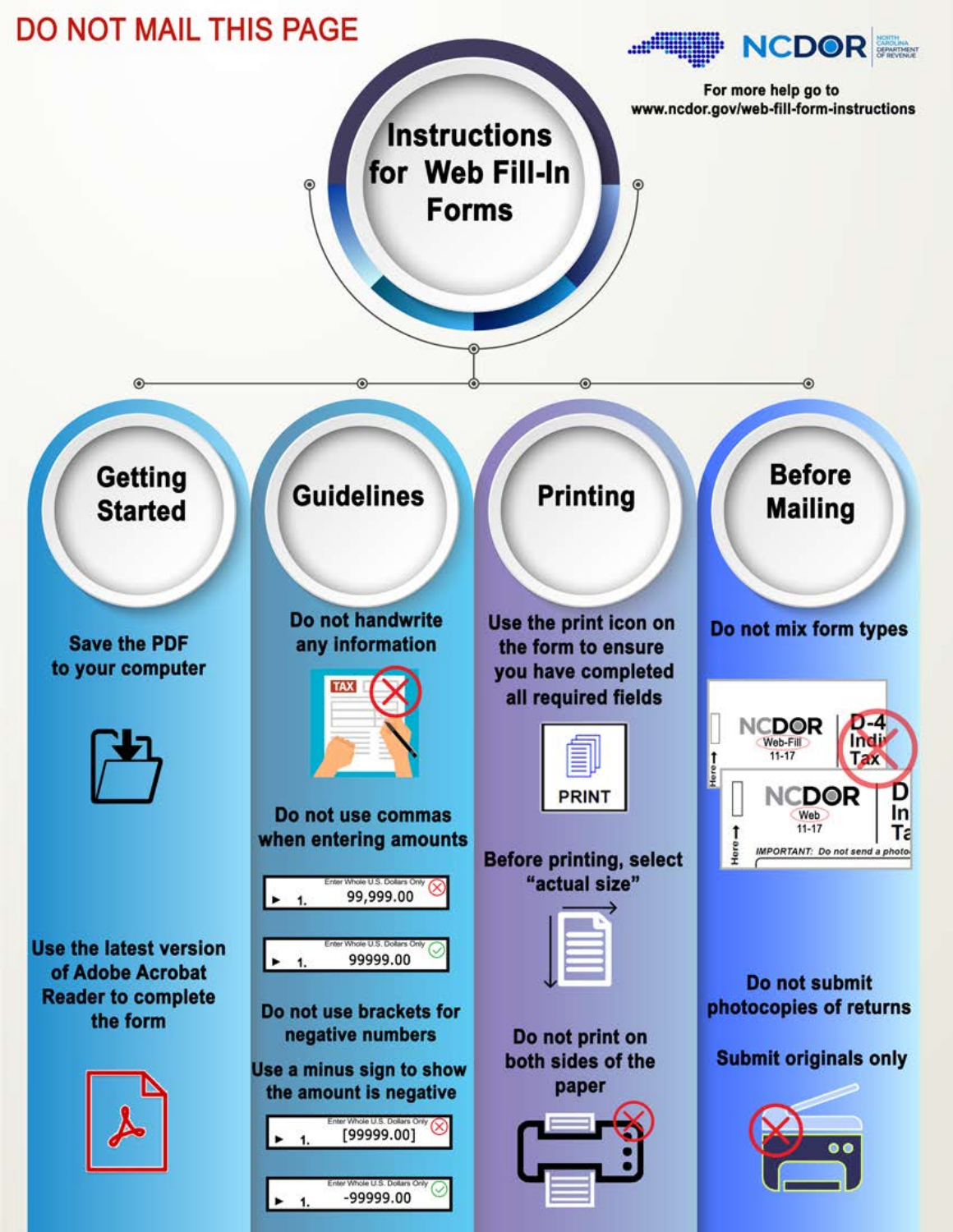

# **Request for Waiver of an Informational Return Penalty NC-5501**

1  $\begin{array}{|c|c|}\n\hline\n\text{PRINT} & \text{CLEA}\n\end{array}$ **CLEAR**

*DOR Use Only*

#### **Part 1. Taxpayer Information**

| City <b>Called Act of the City of the City</b> and the City of the City of the City of the City of the City of the City |  | State Zip Code |
|-------------------------------------------------------------------------------------------------------------------------|--|----------------|
|                                                                                                                         |  |                |
|                                                                                                                         |  |                |

#### **Part 2. Preparer Information**

*Complete Part 2 if preparer is different than taxpayer. Note: Only the person required to file the informational return can sign Form NC-5501. A preparer cannot sign Form NC-5501 for the taxpayer unless a power of attorney (Form GEN-58) has been properly executed.* 

Preparer's Name:

Preparer's Tax Identification Number:

Preparer's Contact Phone Number *(include area code)*:

**Part 3. Penalty Information** *(Provide the information requested, when applicable.)*

| Form | <b>Amount of Penalty</b> | <b>Notice Number</b> | <b>Period Beginning</b> | <b>Period Ending</b> |
|------|--------------------------|----------------------|-------------------------|----------------------|
|      |                          |                      |                         |                      |
|      |                          |                      |                         |                      |
|      |                          |                      |                         |                      |
|      |                          |                      |                         |                      |
|      |                          |                      |                         |                      |
|      |                          |                      |                         |                      |
|      |                          |                      |                         |                      |
|      |                          |                      |                         |                      |
|      |                          |                      |                         |                      |

If you selected "Other" in the "Form" column, provide the form name and number.

**Part 4. Reason for Waiver** *(Place an X in any box that applies to indicate the reason(s) a waiver is being requested.)* 

 $\Box$  The taxpayer's or the preparer's e-file software package does not support the electronic filing of the above referenced form(s). *(Enter the name of the software developer.)*

The taxpayer or the preparer does not have access to a computer.

- The taxpayer or the preparer does not have internet access.
- The return was rejected by the Department's information reporting applications and the rejection condition could not be resolved.
- Good Compliance Record. *(Only applies to failure to timely file an informational return. See instructions.)*

Other *(Describe in detail the circumstances that prevented you from timely filing the informational return or caused you not to file the informational return in the format prescribed by the Secretary.)*

| Taxpayer's<br>Signature:<br>I certify that, to the best of my knowledge, this application is accurate and complete. | Title: | Date: |
|---------------------------------------------------------------------------------------------------------------------|--------|-------|
| Preparer's Signature:                                                                                               |        | Date: |

Complete this form to request a waiver if you failed to timely file an informational return or you failed to file the informational return in the format prescribed by the Secretary.